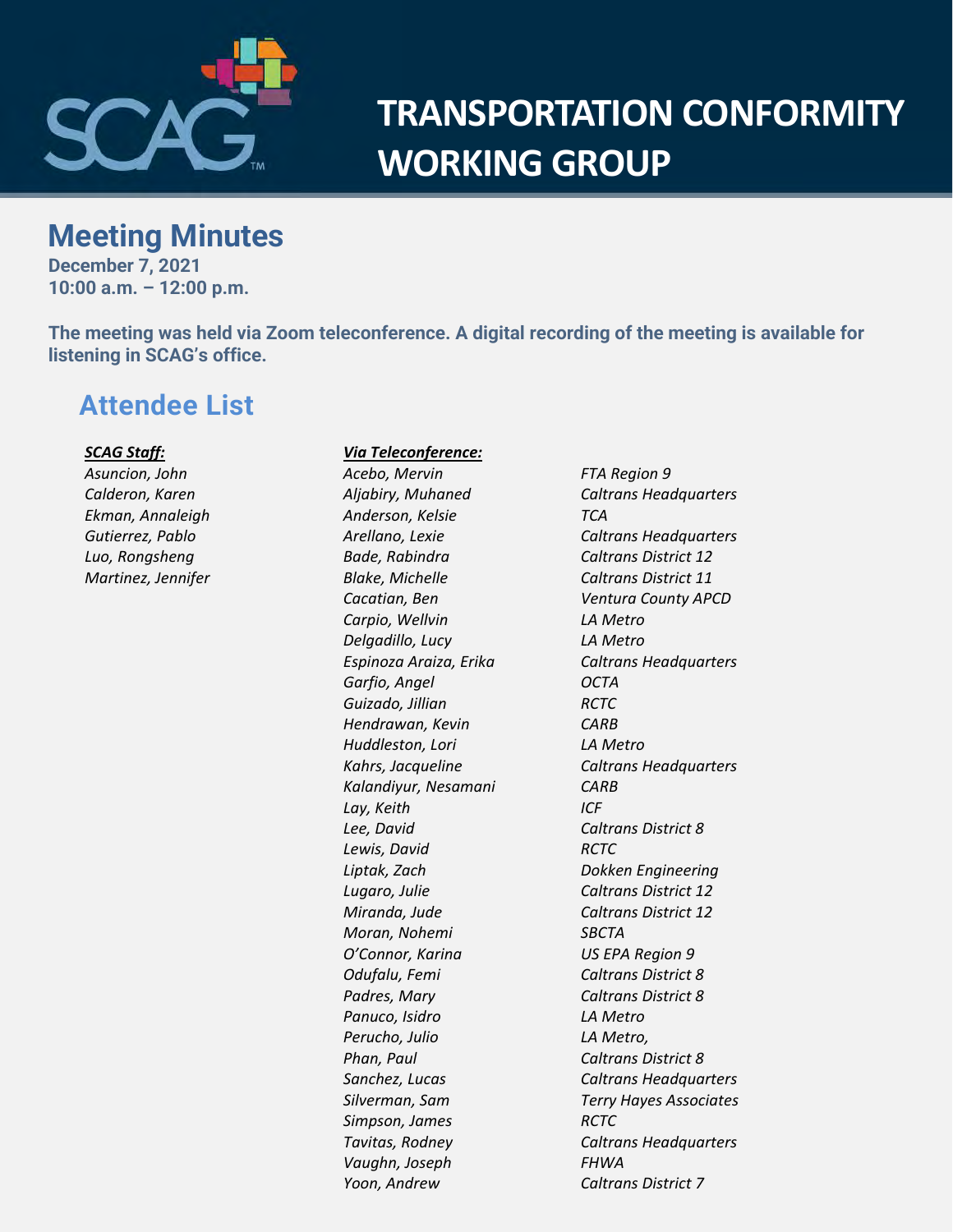

# **TRANSPORTATION CONFORMITY WORKING GROUP**

# **MEETING SUMMARY**

- **CALL TO ORDER AND SELF-INTRODUCTIONS** Paul Phan, TCWG Chair, called the meeting to order at 10:02 am.
- **PUBLIC COMMENT PERIOD** None.
- **CONSENT CALENDAR**
	- 3.1. August 24, 2021 TCWG Meeting Minutes The meeting minutes were approved.
	- 3.2. September 28, 2021 TCWG Meeting Minutes The meeting minutes were approved.
	- 3.3. October 26, 2021 TCWG Meeting Minutes The meeting minutes were deferred to next TCWG Meeting.

## **INFORMATION ITEMS**

- 4.1. Review of PM Hot Spot Interagency Review Forms (10 minutes)
	- **RIV151218**: It was determined that this project is not a project of air quality concern.
	- **LA99ITC101**: It was determined that this project is not a project of air quality concern.
	- **RIV190901**: It was determined that this project is not a project of air quality concern.
	- **Interim I-15 Stateline Project Description**: It was determined that this project is regionally significant.
- 4.2. Preliminary South Coast 2022 Air Quality Management Plan Appendix IV-C (15 minutes) Rongsheng Luo, SCAG, presented on overview of the Preliminary South Coast 2022 Air Quality Management Plan Appendix IV-C. In response to a question, Rongsheng clarified that the Appendix IV-C including the TCM RACM Analysis was only for the South Coast Air Basin Ozone SIP portion of the 2022 AQMP pursuant to California Health and Safety Code Section 40460.

# 4.3. RTP Update

John Asuncion, SCAG, reported that Connect SoCal Amendment #1 to the RTP/SCS was approved by the Regional Council in November 2021 and federal approval is anticipated in late December 2021 or January 2022.

# 4.4. FTIP Update

John Asuncion, SCAG, reported the following:

- 2021 FTIP Amendment and Administrative Modification were expected to continue as scheduled. SCAG staff were beginning to analyze the amendment and administrative modification that were due to SCAG on December 7, 2021.
- 2023 FTIP submittals from the County Transportation Commissions were due to SCAG by January 6, 2022.

# 4.5. US EPA Update

Karina O'Connor, US EPA Region 9, reported the following:

- US EPA had held two meetings with CARB to discuss outstanding issues and the waiver submittal timeline.
- US EPA would have another meeting with CARB scheduled for the week of December 15<sup>th</sup> and expected the last waiver will be submitted by the end of December 2021.
- US EPA scheduled meetings with Caltrans and FHWA in December 2021 to discuss the grace period for EMFAC2021.
- US EPA had published an Error Correction Notice for the Western Mojave Ozone Plan published in October 2021 to correct errors in the budgets in the final rule. The corrected budgets were effective on November